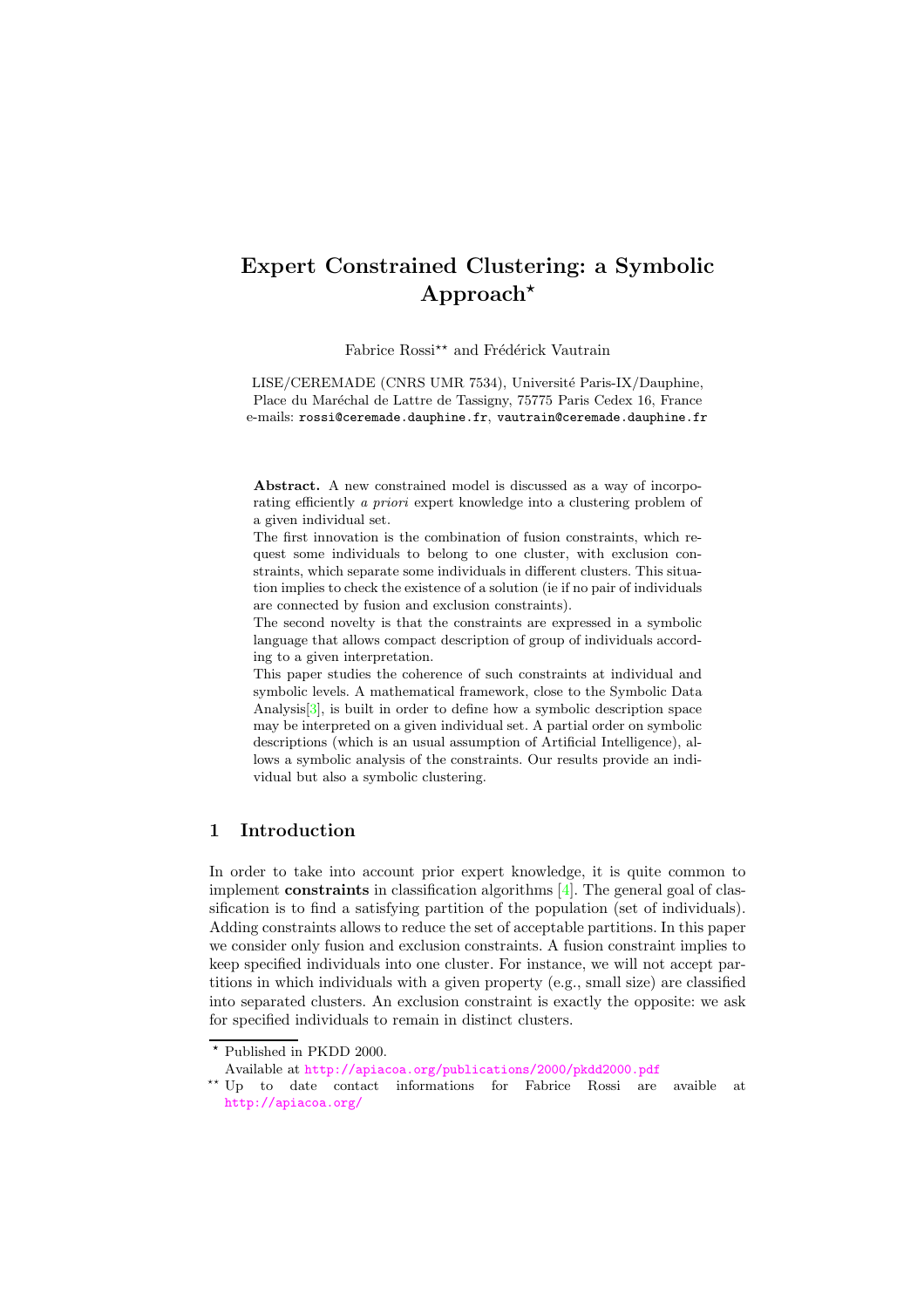It is possible to take into account fusion and exclusion constraints at the same time, which introduces a coherency problem: some sets of fusion and exclusion constraints cannot be satisfied together by any partition. For instance, if we ask for x to belong to y's cluster (fusion) and also for x to be in a different cluster than  $y$  (exclusion), it is obvious that no partition can satisfy both constraints. The coherency problem (solution existence) can be solved with a simple algorithm, as shown in [\[2\]](#page-7-0). The proposed algorithm works on a population and checks if a constraint set is coherent. When it is, the algorithm gives the smallest partition which satisfies the constraints (a partition  $P$  is smaller than a partition  $Q$  when each cluster of P is included in a cluster of  $Q$ ). One of the drawbacks of this algorithm is that it works directly at the individual level, which can be slow on big populations because the global analysis is needed to compute the smallest partition: it is not simple in general to work on subsets of the population and to merge the results. Moreover, working at the population level gives results that can be difficult to analyze.

In order to improve this algorithm, we propose to work at a *symbolic level*. We will describe individual subsets thanks to a symbolic approach that allows short representation of such subsets. For instance, a subset  $C$  of individuals might be defined thanks to a conjunction of properties that all the individuals of C satisfy, e.g., individuals whose weight belongs to a specified interval.

A mapping called ext (for extension) interprets each symbolic description on the set of individuals. It allows to build the actual individual subset associated to a description. Each constraint is defined as a pair of symbolic descriptions  $(d, d')$ . The interpretation mapping translates each pair into a classical constraint on the population, as follows:

- 1. if  $(d, d')$  is a fusion constraint then, individuals which are described by d and individuals which are described by  $d'$  must belong to one cluster;
- 2. if  $(d, d')$  is an exclusion constraint then, individuals which are described by  $d$ and individuals which are described by  $d'$  must belong to different clusters;

In this paper, we prove that under reasonable assumptions on the description space, the coherency problem can be studied directly at the symbolic level. The main advantage of this approach it to reduce the processing cost because each description can cover a lot of individuals. Moreover, when the constraints are coherent, the proposed algorithm gives a symbolic description of the smallest partition. Another interesting point is that the interpretation mapping can be changed without modifying the coherency result, as long as it stays in a broad class of acceptable mappings.

The rest of the paper is organized as follows: we start by defining the proposed mathematical framework. Then we present three important results. First we provide a mixed approach that allows to study symbolic constraints in relation to their interpretation on a given set of individuals. Then, we give our pure symbolic coherency results.

Due to size constraints, proof are omitted and can be found in [\[6\]](#page-8-2).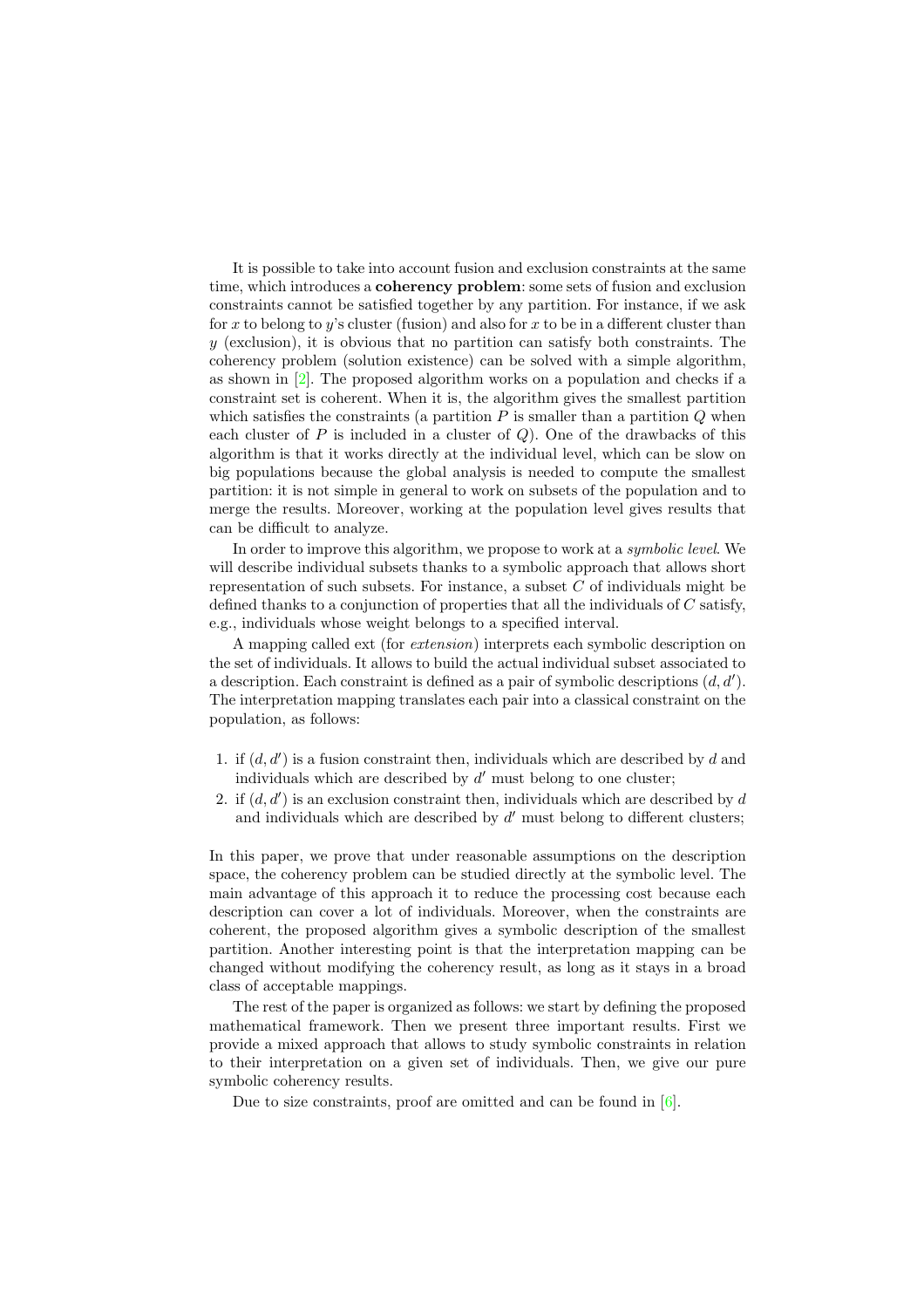# 2 Mathematical framework

#### <span id="page-2-0"></span>2.1 Description space and context definition

The considered constrained classification problem involves:

- 1. the description space (called  $\mathcal{D}$ ) corresponds to high level (symbolic) description of individuals (or groups of individuals);
- 2. the **population** (called  $\Omega$ ) is a set of individuals that can be described thanks to the description space;
- 3. the interpretation mapping (called ext) is a map from  $\mathcal{D}$  to  $\mathcal{P}(\Omega)$  (the set of all subsets of  $\Omega$ ). It transforms a symbolic description into a set of individuals that are correctly described by this description. For a description  $a, \text{ext}(a)$  is called the **extension** of  $a$ .

The pair  $\mathcal{G} = (\Omega, \text{ext})$  is called a **context** for  $\mathcal{D}$ .

In general, the description space  $\mathcal D$  is fixed, but the population or the interpretation mapping can change. For instance, if  $D$  uses very high level description such as "tall", the exact interpretation of "tall" might depend on the chosen semantic (e.g., if "tall" is applied to human beings, it might describe men higher than 1m80 at current time, or men higher than 1m70 several centuries ago). If the population is stored in a database the extension mapping can be considered as a two step process: first we translate the symbolic description into a SQL SELECT query and then we let the database compute the corresponding result which is the extension of the description.

In general, it is possible to provide an order denoted  $\leq$  for  $\mathcal D$  (see for instance [\[5\]](#page-8-3) for examples of such symbolic orders). In our framework, we need such an order to be able to provide pure symbolic analysis (see section [4\)](#page-6-0). The only technical assumption needed on the ordered set  $(\mathcal{D}, \leq)$  is that any totally ordered subset of  $D$  must be bounded below.

The intuitive meaning of the symbolic order is linked to description precision. More precisely,  $a \leq b$  means that a is less general than b. In other words, a is a particular case of  $b$ , for instance " $blue$ " is less general than "red or  $blue$ ". The interpretation mapping must translate this meaning into an equivalent property on the population. Technically, we have:

**Definition 1** An ordered description space is a pair  $(\mathcal{D}, \leq)$ , where D is a description space and  $\leq$  an order on  $\mathcal D$ . If  $\Omega$  is a population and ext is a mapping from D to  $\mathcal{P}(\Omega)$ , the context  $\mathcal{G} = (\Omega, \text{ext})$  is **consistent** with  $(\mathcal{D}, \leq)$  if and only if

1. ext is an increasing mapping from  $(\mathcal{D}, \leq)$  to  $(\mathcal{P}(\Omega), \subset)$ ;

2. for any a and b in D:

$$
\min(a, b) = \emptyset \Rightarrow \text{ext}(a) \cap \text{ext}(b) = \emptyset,
$$
\n(1)

where  $\min(a, b) = \{c \in \mathcal{D} \mid c \le a \text{ and } c \le b\}.$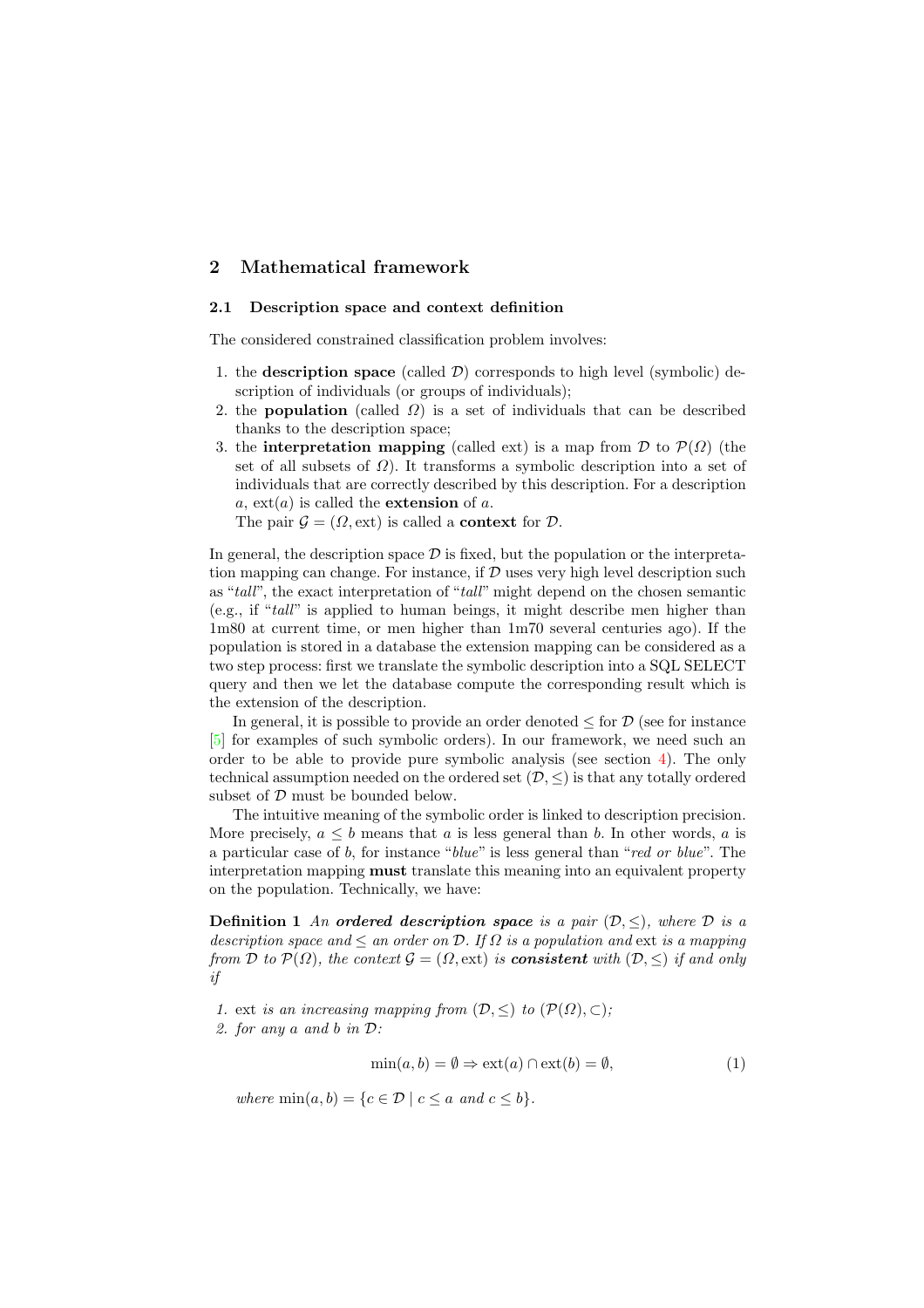Keeping in mind that  $u \leq v$  means u is less general than v, min $(a, b) = \emptyset$  means that no description can be more precise than  $a$  and  $b$  at the same time. Therefore, if there are some individuals in ext(a) ∩ ext(b), this means that there is no way to describe those individuals more precisely than with  $a$  or  $b$ . This is a symptom of inadequacy of the description space to the context and we assume therefore that this condition cannot happen.

Example Let's consider a population  $\Omega$  a subset of COLOR  $\times$  WEIGHT $(q) \times$ HEIGHT(cm), where COLOR =  ${Y$ ellow, Blue, Red}, WEIGHT(q) = [1, 100] and HEIGHT(cm) = [1, 25]. Each individual  $\omega$  (a spare part) is defined as a triplet  $\omega = (\omega_{\rm C}, \omega_{\rm W}, \omega_{\rm H}).$ 

Let  $\mathcal{D} = \mathcal{P}^*$  (COLOR)  $\times \mathcal{I}^*$  (WEIGHT)  $\times$  HEIGHT a set of symbolic descriptions where  $\mathcal{P}^*$  (COLOR) is the set of the subsets (parts) of COLOR minus the set  $\varnothing$ ,  $\mathcal{I}^*$  (WEIGHT) is the set of the subsets (intervals) of WEIGHT minus the set  $\varnothing$ and HEIGHT=  $\{Small, Tall\}.$ 

We denote a symbolic description  $d = (d_{\rm c}, d_{\rm w}, d_{\rm H})$  and the symbolic order on  $D$  is defined as follows:

$$
d \preceq d' \Leftrightarrow d_{\scriptscriptstyle\rm C} \subseteq d'_{\scriptscriptstyle\rm C}, d_{\scriptscriptstyle\rm W} \subseteq d'_{\scriptscriptstyle\rm W}, d_{\scriptscriptstyle\rm H} = d'_{\scriptscriptstyle\rm H}
$$

An interpretation mapping (ext) can be defined for instance as follows:

$$
\begin{cases}\n\text{ext}\left((d_{\mathcal{C}}, d_{\mathcal{W}}, Small)\right) = \{\omega \in \Omega \mid \omega_{\mathcal{C}} \in d_{\mathcal{C}} \text{ , } \omega_{\mathcal{W}} \in d_{\mathcal{W}} \text{ , } 1 \leq \omega_{\mathcal{H}} < 15\} \\
\text{ext}\left(d_{\mathcal{C}}, d_{\mathcal{W}}, Tall\right) = \{\omega \in \Omega \mid \omega_{\mathcal{C}} \in d_{\mathcal{C}} \text{ , } \omega_{\mathcal{W}} \in d_{\mathcal{W}} \text{ , } 15 \leq \omega_{\mathcal{H}} \leq 25\}\n\end{cases}
$$

## 2.2 Constraints

**Definition 2** A constraint set for a description space  $D$  is a pair of subsets of  $\mathcal{D}^2$ ,  $(F, E)$ . The first subset F represents **fusion** constraints and the second subset E represents exclusion constraints.

#### 2.3 Constrained binary relation

**Definition 3** Let  $\mathcal{D}$  be a description space and  $(\Omega, \text{ext})$  be a context for  $\mathcal{D}$ . Let  $(F, E)$  be a constraint set for  $D$ . A binary relation r on  $\Omega$  is **compatible** with  $(F, E)$  if and only if:

$$
\forall (a, b) \in F, \forall x \in \text{ext}(a), \ \forall y \in \text{ext}(b), \ r(x, y)
$$
 (2)

$$
\forall (c, d) \in E, \forall x \in \text{ext}(c), \ \forall y \in \text{ext}(d), \ \neg r(x, y) \tag{3}
$$

Our goal is to study constrained classification: in general, we will focus on equivalence binary relations.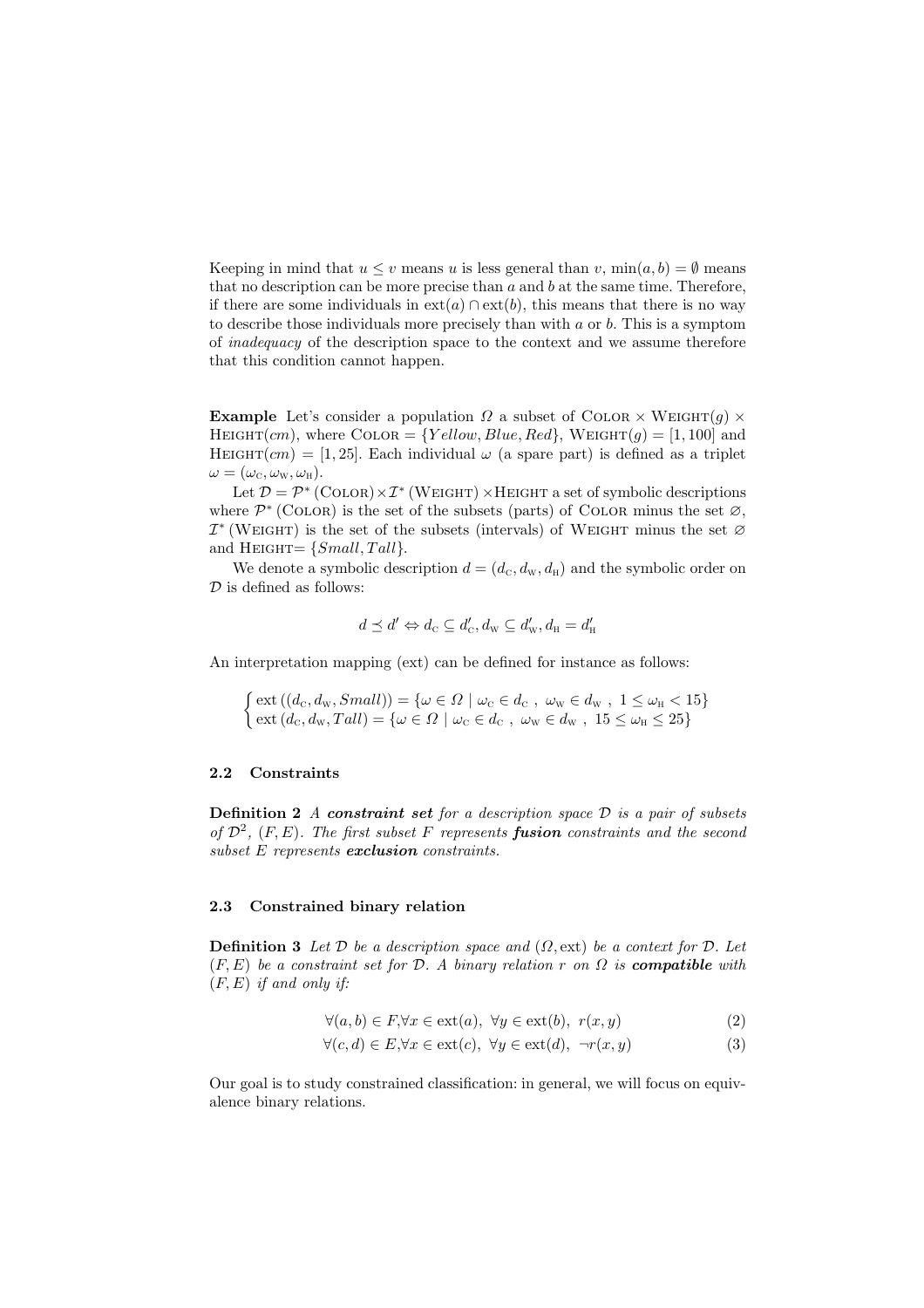#### 2.4 Notations

Let R be a subset of  $T^2$ , an arbitrary set. R is the graph of a binary relation on T and we can define the following sets:

- $-tR$  is the transposed (or dual) relation defined by:  $(x, y) \in {}^tR \Leftrightarrow (y, x) \in R;$
- −  $R^s$  is the symmetric closure of R, defined by:  $R^s = R \cup {}^t R$ ;
- if S is a subset of  $T^2$ , RS, the product (or composition) of R and S, is defined as follows:  $RS = \{(a, b) \in T^2 \mid \exists c \in T \text{ such that } (a, c) \in R \text{ and } (c, b) \in S\}$
- $-R^k$  is the k-th power of R, defined as follows:  $R^0 = I_T$  ( $I_T$  is the diagonal of T, i.e.,  $I_T = \{(x, x) \mid x \in T\}$  and  $R^k = \{(x, y) \in T^2 \mid \exists z \in T$  so that  $(x, z) \in$  $R^{k-1}$  and  $(z, y) \in R$ , for  $k > 0$ . Thanks to the previous definition, this can be rewritten in  $R^k = R^{k-1}R$ ;
- $-R^+$  is the transitive closure of R, defined by:  $R^+ = \bigcup_{k \geq 1} R^k$ ;
- $R^*$  is the reflexive and transitive closure of R, defined by:  $R^* = R^+ \cup I_T$ ;
- $-\mathcal{S}(R)$  is the support of R, defined by:  $\mathcal{S}(R) = \{x \in T \mid \exists y \in C$ T so that  $(x, y) \in R$  or  $(y, x) \in R$ , which can be simplified into  $\mathcal{S}(R) =$  $\{x \in T \mid \exists y \in T \text{ so that } (x, y) \in R^s\}.$

### 3 Population based analysis

The purpose of this section is to analyze the coherency problem at symbolic level, but taking into account the interpretation and the population.

#### 3.1 Fusion constraint closure

To state our results, we need first to introduce some technical definitions:

**Definition 4** Let R and S be two binary relations on the same set  $T$ . R is said to be **stable with respect to**  $S$  if and only if for all  $a, b, c$  and  $d$  in  $T$ , we have:

$$
(a,b) \in R, (b,c) \in S \text{ and } (c,d) \in R \Rightarrow (a,d) \in R,
$$
\n
$$
(4)
$$

i.e.,  $RSR \subset R$ .

In informal terms, this means that  $S$  does not introduce short-circuits in  $R$ .

**Definition 5** Let R and S be two binary relations on the same set T. We call  $R<sub>S</sub>$  the closure of R by S, which is defined as the smallest binary relation that contains R and that is stable with respect to S. Let us define  $R_S^0 = R$  and for  $k > 0$ ,  $R_S^k = R_S^{k-1} S R$ . We have the following properties:

- 1.  $R_S = \bigcup_{k \geq 0} R_S^k;$
- 2. is R is a symmetric relation on T and is S is a symmetric relation, then  $R_S$ is a symmetric relation;
- 3. is R is a transitive relation on T, then  $R<sub>S</sub>$  is a transitive relation.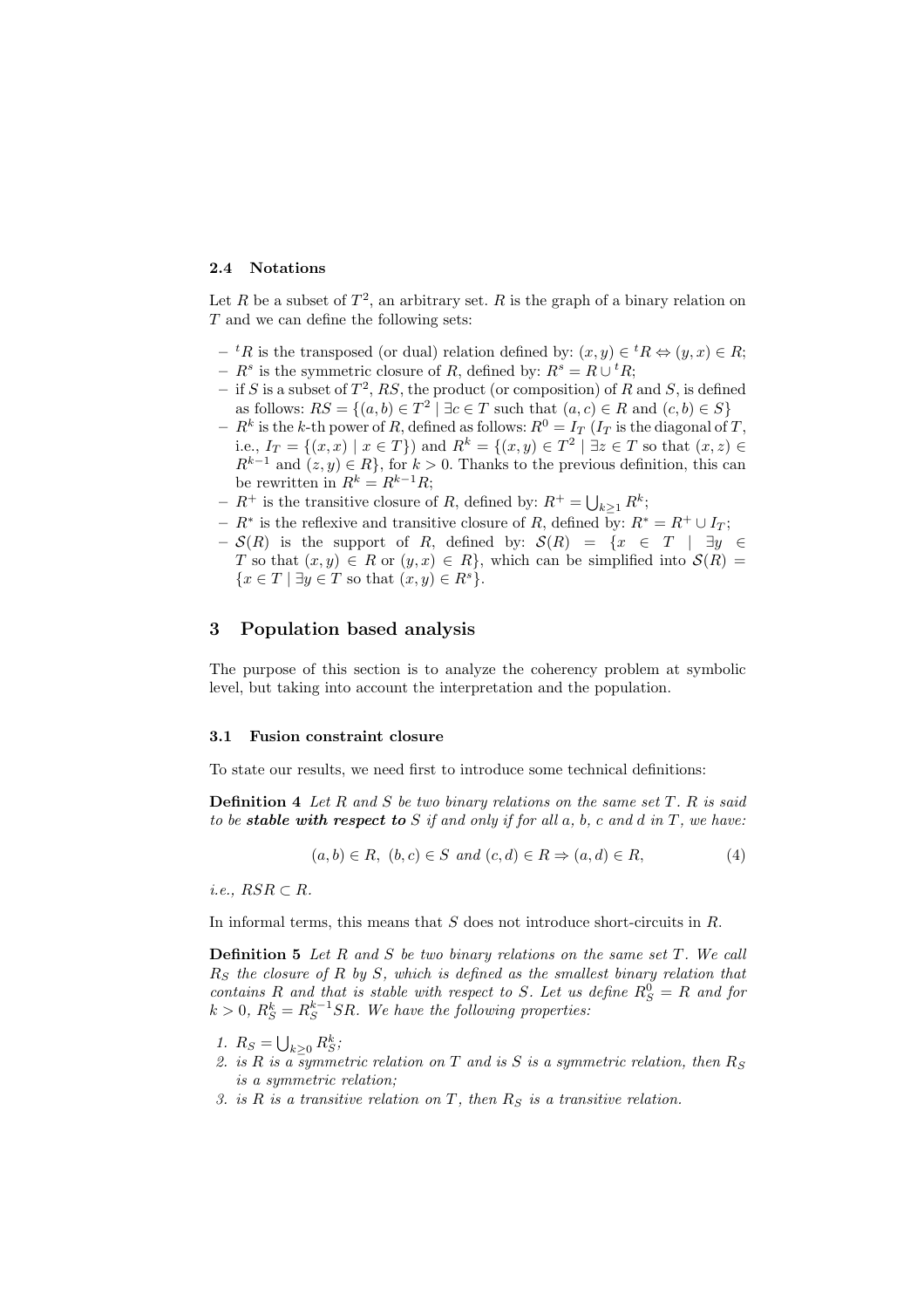**Definition 6** Let F be a binary relation on D a description space and let  $G =$  $(\Omega, \text{ext})$  be a context for  $\mathcal{D}$ .

We denote  $F_{\mathcal{G}} = \{(a, b) \in F \mid \text{ext}(a) \neq \emptyset, \text{ext}(b) \neq \emptyset\}$  (E<sub>G</sub> is defined in a similar way).

We denote  $\widetilde{F}_{\mathcal{G}}$  the closure of  $((F_{\mathcal{G}})^s)^+$  by S, where S is defined by:

$$
S = \{(a, b) \in \mathcal{D} \mid \text{ext}(a) \cap \text{ext}(b) \neq \emptyset\}
$$
(5)

 $\overline{F}_{\mathcal{G}}$  is a symmetric and transitive relation. Moreover, for each  $a \in \mathcal{S}(F_{\mathcal{G}})$ ,  $(a, a) \in$  $\widetilde{F}_{\mathcal{G}}$ , which means that  $\widetilde{F}_{\mathcal{G}}$  is an equivalence relation on  $\mathcal{S}(F_{\mathcal{G}})$ .

This closure is an useful tool for classification study: if we have  $(a, b) \in F$ , where F is the fusion part of a constraint set, this means that elements in  $ext(a)$  and ext(b) must be related by compatible binary relations. If  $(c, d) \in F$ , the same property is true for ext(c) and ext(d). Let us assume now that  $ext(b) \cap ext(c) \neq \emptyset$ , and let y be an element of this intersection. Let now x be an element of  $ext(a)$  and z an element of ext(d). If r is a compatible binary relation on  $\Omega$ , we have  $r(x, y)$ and  $r(y, z)$ . Therefore, if r is transitive (this is the case for classification, where r is an equivalence relation), we have  $r(x, z)$ . Therefore, r is also compatible with  $F \cup \{(a, d)\}\$ and we have, by construction,  $(a, d) \in F_G$ .

#### 3.2 Constraint set coherency on a population

**Definition 7** Let  $(F, E)$  be a constraint set on  $D$  a description space and let  $\mathcal{G} = (\Omega, \text{ext})$  be a context for D. We say that  $(F, E)$  is **coherent on**  $\mathcal{G}$ , and we note  $F \triangleleft_G E$ , if and only if the following conditions are satisfied:

1. for all  $(a, b) \in E$ ,  $ext(a) \cap ext(b) = \emptyset$ ;

<span id="page-5-0"></span>2. for all  $(a, b) \in F$  and  $(c, d) \in E$ ,  $ext(a) \cap ext(c) = \emptyset$  or  $ext(b) \cap ext(d) = \emptyset$ .

We can now give our first result:

**Theorem 1** Let  $(F, E)$  be a constraint set on  $D$  a description space and let  $\mathcal{G} = (\Omega, \text{ext})$  be a context for D. The following properties are equivalent:

1. there is a binary equivalence relation on  $\Omega$  compatible with  $(F, E)$ ; 2.  $\widetilde{F}_G \triangleleft_G E$ .

Moreover, the smallest equivalence relation on  $\Omega$  compatible with  $(F, E)$  can be defined as follows:  $r(x, y)$  if and only if there are  $(a, b) \in \tilde{F}_{\mathcal{G}}$  with  $x \in \text{ext}(a)$  and  $y \in \text{ext}(b)$ .

#### 3.3 Discussion

The practical implications of theorem [1](#page-5-0) are important. It builds an equivalence relation on  $S(F_G)$ , a subset of the description space. This equivalence relation is used for two purposes: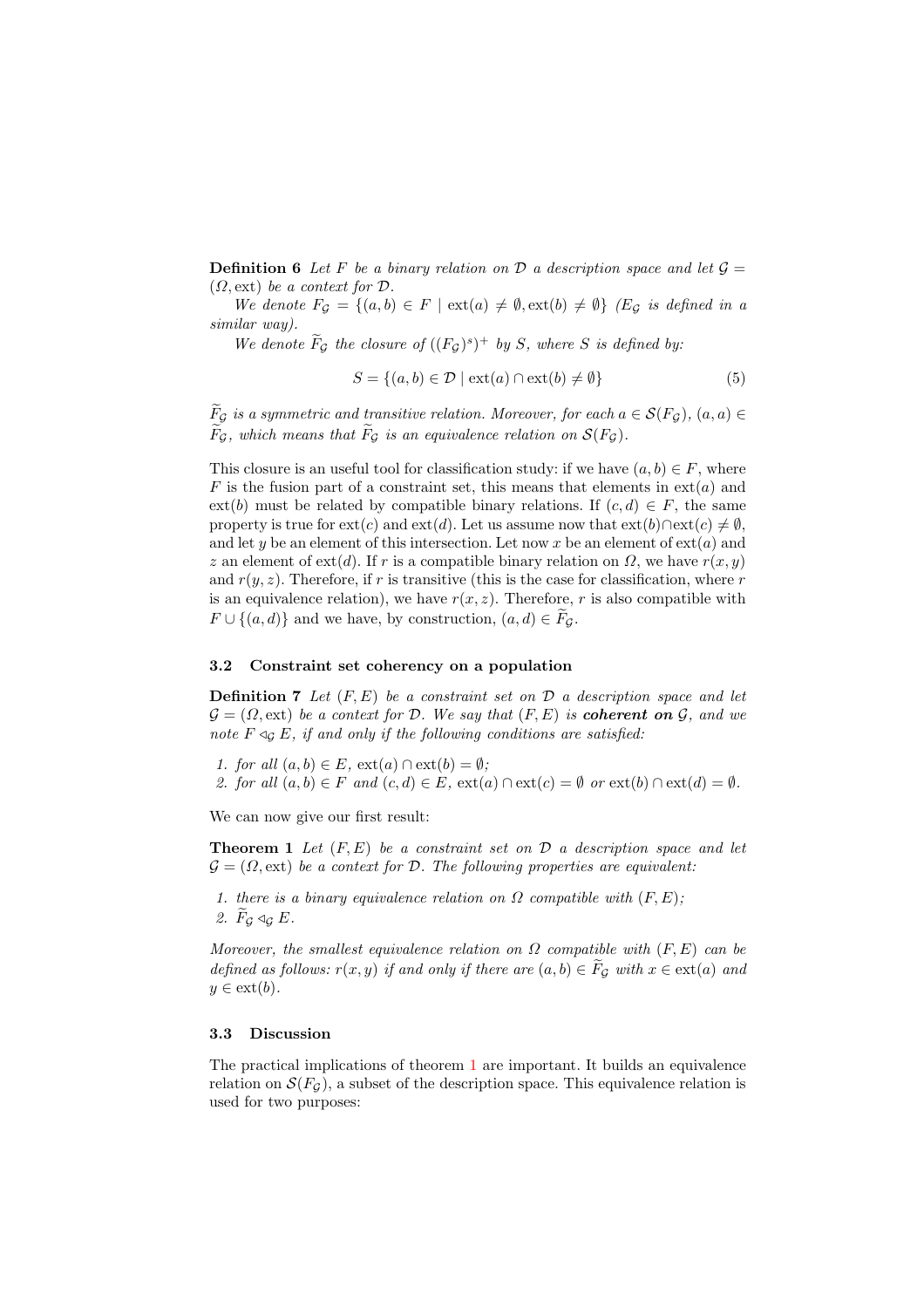- 1. it gives a simple criterion for the existence of a solution to the constrained clustering problem;
- 2. the smallest clustering is the "image" of the symbolic equivalence relation by ext.

In a database system, the advantages of this approach are obvious: rather than working on the global population, we simply have to compute intersection of extensions. As in general, computing an extension is simply a SQL SELECT query, it is straightforward to calculate the intersection query. Therefore we never need to extract the full population from the database, but only to make some queries to first build  $\mathcal{S}(F_G)$  and then to check if  $\widetilde{F}_G \triangleleft_G E$ .

Whereas this approach gives results easier to interpret than the pure population based approach given in [\[2\]](#page-7-0), it is still based on the population and results depend on the context  $\mathcal{G}$ .

## <span id="page-6-0"></span>4 Pure symbolic analysis

In this section, we use the symbolic order so as to provide a pure symbolic answer to the coherency problem: given a constraint set  $(F, E)$  on an ordered description space  $(\mathcal{D}, \leq)$ , can we prove that  $(F, E)$  is coherent enough so that for any consistent context  $G$ , there will exist a compatible equivalence relation (i.e., a solution to the constrained clustering problem).

#### 4.1 Description set based closure

**Definition 8** Let F be a binary relation on  $(\mathcal{D}, \leq)$  an ordered description space. We call  $\widetilde{F}$  the closure of  $(F^s)^+$  by S, where S is defined by:

$$
S = \{(a, b) \in \mathcal{D} \mid \min(a, b) \neq \emptyset\}
$$
\n
$$
(6)
$$

 $\widetilde{F}$  is a symmetric and transitive relation. Moreover, for each  $a \in \mathcal{S}(F)$ ,  $(a, a) \in$  $\widetilde{F}$ , which implies that  $\widetilde{F}$  is an equivalence relation on  $\mathcal{S}(F)$ .

#### 4.2 Constraint set coherency

**Definition 9** Let  $(F, E)$  be a constraint set on  $(D, \leq)$  an ordered description space. We say that  $(F, E)$  is **coherent on**  $D$ , and we note  $F \triangleleft E$ , if and only if the following conditions are satisfied:

- 1. for all  $(a, b) \in E$ ,  $min(a, b) = \emptyset$ ;
- 2. for all  $(a, b) \in F$  and  $(c, d) \in E$ ,  $min(a, c) = \emptyset$  or  $min(b, d) = \emptyset$ .

<span id="page-6-1"></span>**Theorem 2** Let  $(F, E)$  be a constraint set on  $(D, \leq)$  an ordered description space such that any totally ordered subset of  $D$  is bounded below. The following properties are equivalent:

- 1.  $\widetilde{F} \triangleleft E$
- 2. for each consistent context  $\mathcal{G} = (\Omega, \text{ext})$ , there exists a equivalence relation r on  $\Omega$  compatible with  $(F, E)$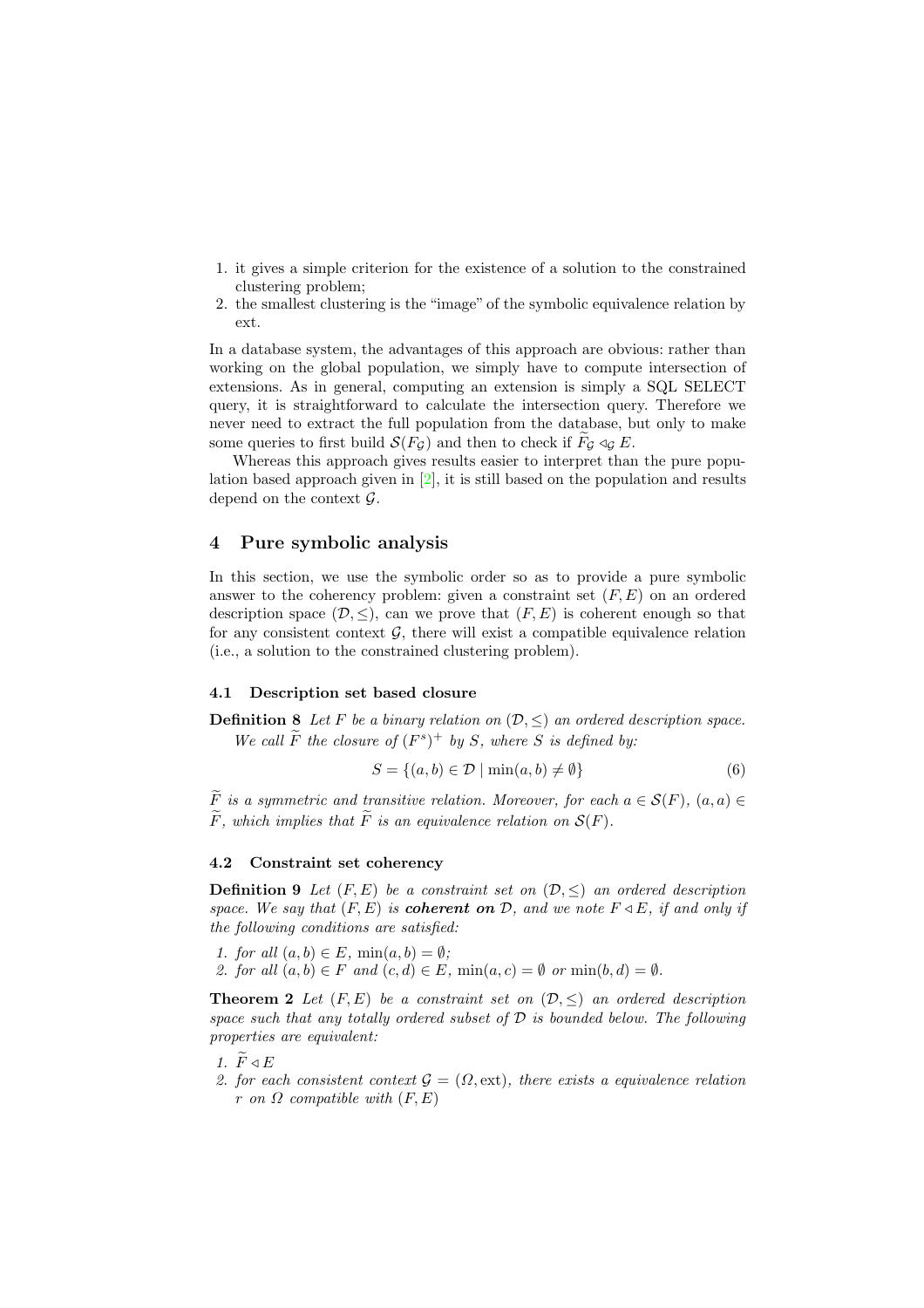#### 4.3 Discussion

The practical implications of theorem [2](#page-6-1) are quite important:

- 1. the computation is done at a pure symbolic level, which reduces in general the cost compared to previous approaches (if the population is stored in a database, the pure symbolic analysis makes no access to this database);
- 2. if obtained, the coherency result applies to any consistent context, which avoids to assume that the studied population is exhaustive or fixed (for instance). Moreover, this allows to change the interpretation, if needed;
- 3. the equivalence relation built on  $\mathcal{S}(F)$  does not give directly (through the interpretation mapping) the smallest compatible equivalence relation on a given context, but only one among many possible equivalence relations. Some clusters are constructed by the closure calculation, based on stability through min. On a particular context, it might happen that  $min(a, b) \neq \emptyset$  but that  $ext(a) \cap ext(b) = \emptyset$ . If the description space is well suited to describe the population, a possible interpretation is to say that the population is not exhaustive. For instance, if we consider "Red or Blue" and "Red or Yellow" descriptions, the description space will in general contain a "Red" description (this is for instance the case in the example defined in section [2.1\)](#page-2-0). It might happen that the population does not contain a "Red" individual. At the symbolic level, such individual potentially exists, and must be taken into account. The equivalence relation induced by  $F$  take them into account and is therefore bigger than the smallest that might available. The symbolic approach shows therefore relationship that are hidden on a particular context.

### 5 Conclusion

In this paper, we have introduced a new approach for studying symbolic constrained classification. This approach allows to work both on a population and at a pure symbolic level. The symbolic tools give efficient algorithms (especially when the population is big) as well as easy result analysis.

The proposed symbolic approach has been implemented in the SODAS frame-work [\[1\]](#page-7-1) and is currently being benchmarked against the population based approach.

# References

- <span id="page-7-1"></span>1. Hans-Hermann Bock and Edwin Diday, editors. Analysis of Symbolic Data. Exploratory methods for extracting statistical information from complex data. Springer Verlag, 2000.
- <span id="page-7-0"></span>2. Roland De Guio, Thierry Erbeja, and Vincent Laget. A clustering approach for GT family formation problems. In 1st international conference on Engineering Design and Automation, pages 18–21, March 1997.